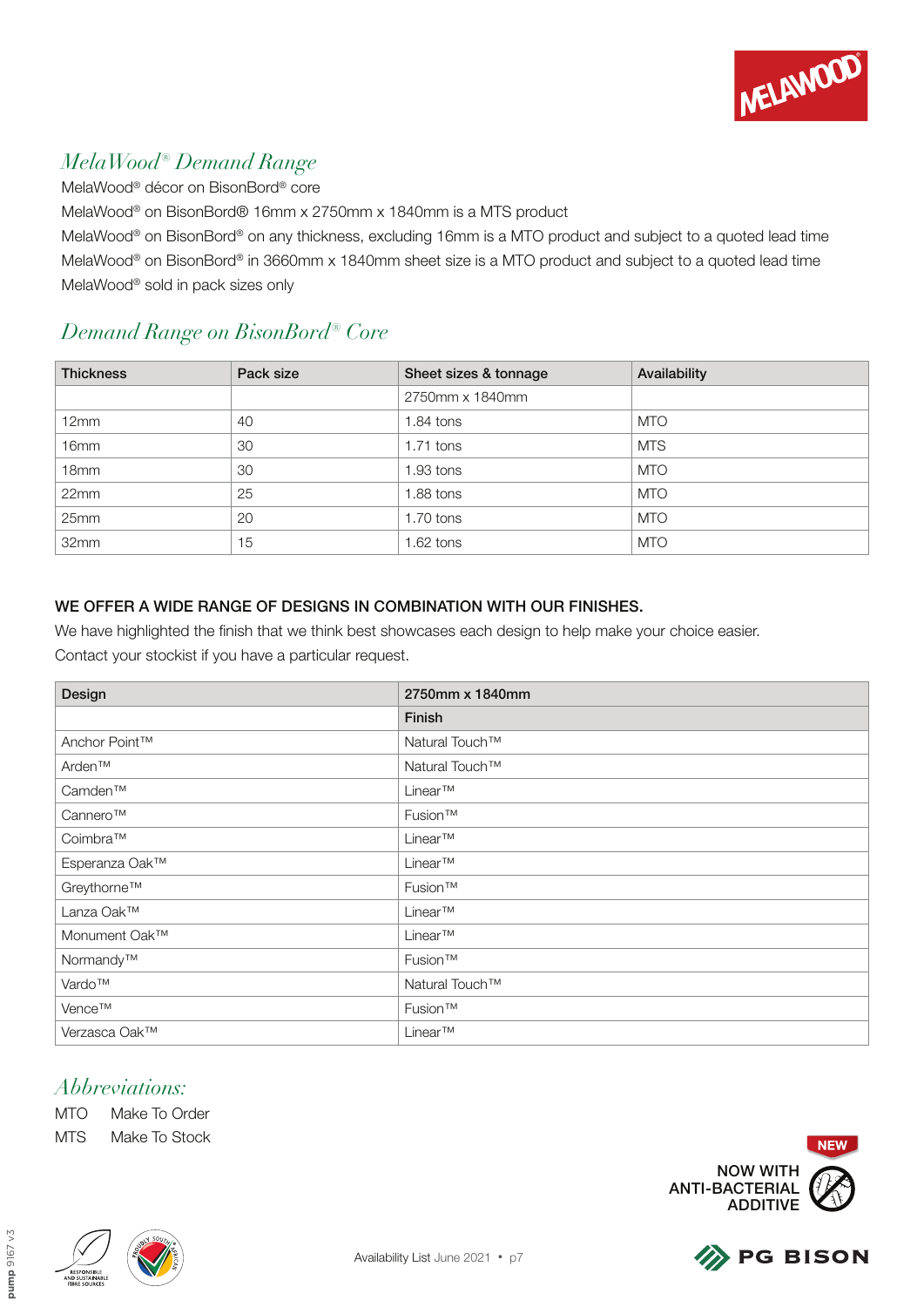

# *MelaWood® Demand Range*

MelaWood® décor on SupaWood® core MelaWood® on SupaWood® is a MTO product and subject to a quoted lead time MelaWood® sold in pack sizes only

# *Demand Range on SupaWood® Core*

| <b>Thickness</b> | Pack size | Sheet sizes & tonnage | Availability |
|------------------|-----------|-----------------------|--------------|
|                  |           | 2750mm x 1840mm       |              |
| 12mm             | 40        | $2.04$ tons           | <b>MTO</b>   |
| 16 <sub>mm</sub> | 30        | 2.08 tons             | <b>MTO</b>   |
| 18 <sub>mm</sub> | 30        | 2.29 tons             | <b>MTO</b>   |
| 22mm             | 25        | $2.22$ tons           | <b>MTO</b>   |
| 30 <sub>mm</sub> | 15        | $1.84$ tons           | <b>MTO</b>   |

#### WE OFFER A WIDE RANGE OF DESIGNS IN COMBINATION WITH OUR FINISHES.

We have highlighted the finish that we think best showcases each design to help make your choice easier.

Contact your stockist if you have a particular request.

| Design         | 2750mm x 1840mm |
|----------------|-----------------|
|                | Finish          |
| Anchor Point™  | Natural Touch™  |
| Arden™         | Natural Touch™  |
| Camden™        | Linear™         |
| Cannero™       | Fusion™         |
| Coimbra™       | Linear™         |
| Esperanza Oak™ | Linear™         |
| Greythorne™    | Fusion™         |
| Lanza Oak™     | Linear™         |
| Monument Oak™  | Linear™         |
| Normandy™      | Fusion™         |
| Vardo™         | Natural Touch™  |
| Vence™         | Fusion™         |
| Verzasca Oak™  | Linear™         |

## *Abbreviations:*





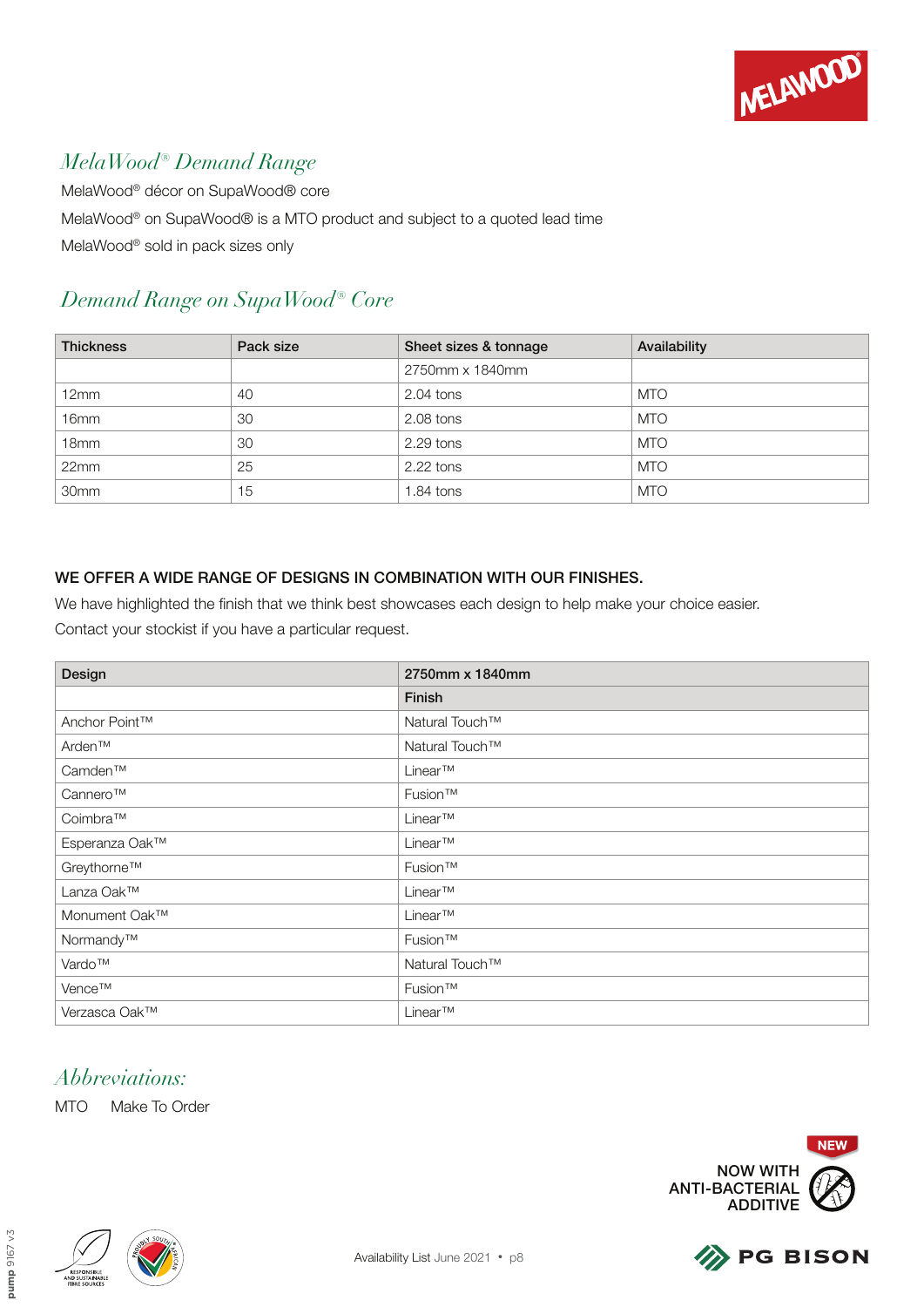

## *MelaWood® Value Range*

MelaWood® décor on BisonBord® core

MelaWood® on BisonBord® 16mm x 2750mm x 1840mm is a MTS product

MelaWood® on BisonBord® on any thickness, excluding 16mm is a MTO product and subject to a quoted lead time MelaWood® on BisonBord® in 3660mm x 1840mm sheet size is a MTO product and subject to a quoted lead time MelaWood® sold in pack sizes only

## *Value Range on BisonBord® Core*

| <b>Thickness</b> | Pack size | Sheet sizes & tonnage | Availability |
|------------------|-----------|-----------------------|--------------|
|                  |           | 2750mm x 1840mm       |              |
| 12mm             | 40        | 1.84 tons             | <b>MTO</b>   |
| 16 <sub>mm</sub> | 30        | $1.71$ tons           | <b>MTS</b>   |
| 18 <sub>mm</sub> | 30        | 1.93 tons             | <b>MTO</b>   |
| 22mm             | 25        | 1.88 tons             | <b>MTO</b>   |
| 25mm             | 20        | 1.70 tons             | <b>MTO</b>   |
| 32mm             | 15        | 1.62 tons             | <b>MTO</b>   |

#### WE OFFER A WIDE RANGE OF DESIGNS IN COMBINATION WITH OUR FINISHES.

We have highlighted the finish that we think best showcases each design to help make your choice easier. Contact your stockist if you have a particular request.

| Design                       | 2750mm x 1840mm     |
|------------------------------|---------------------|
|                              | Finish              |
| African Wenge™               | Fusion <sup>™</sup> |
| American Walnut™             | Fusion™             |
| Black Cherry <sup>™</sup>    | Peen™               |
| Brookhill™                   | Fusion™             |
| Burgan Mahogany <sup>™</sup> | Peen™               |
| Cadbury Oak™                 | Linear™             |
| Etimo™                       | Peen™               |
| Harvard Cherry <sup>™</sup>  | Fusion™             |
| Haven™                       | Fusion™             |
| Lockeport™                   | Linear™             |
| Maidenwood™                  | Fusion™             |
| Natural Oak™                 | Peen™               |
| Shale Oak™                   | Peen™               |
| Stonetown™                   | Linear™             |
| Summer Oak™                  | Peen™               |
| Vancouver Maple™             | Peen™               |
| Windsor Cherry <sup>™</sup>  | Peen™               |

### *Abbreviations:*

MTO Make To Order MTS Make To Stock



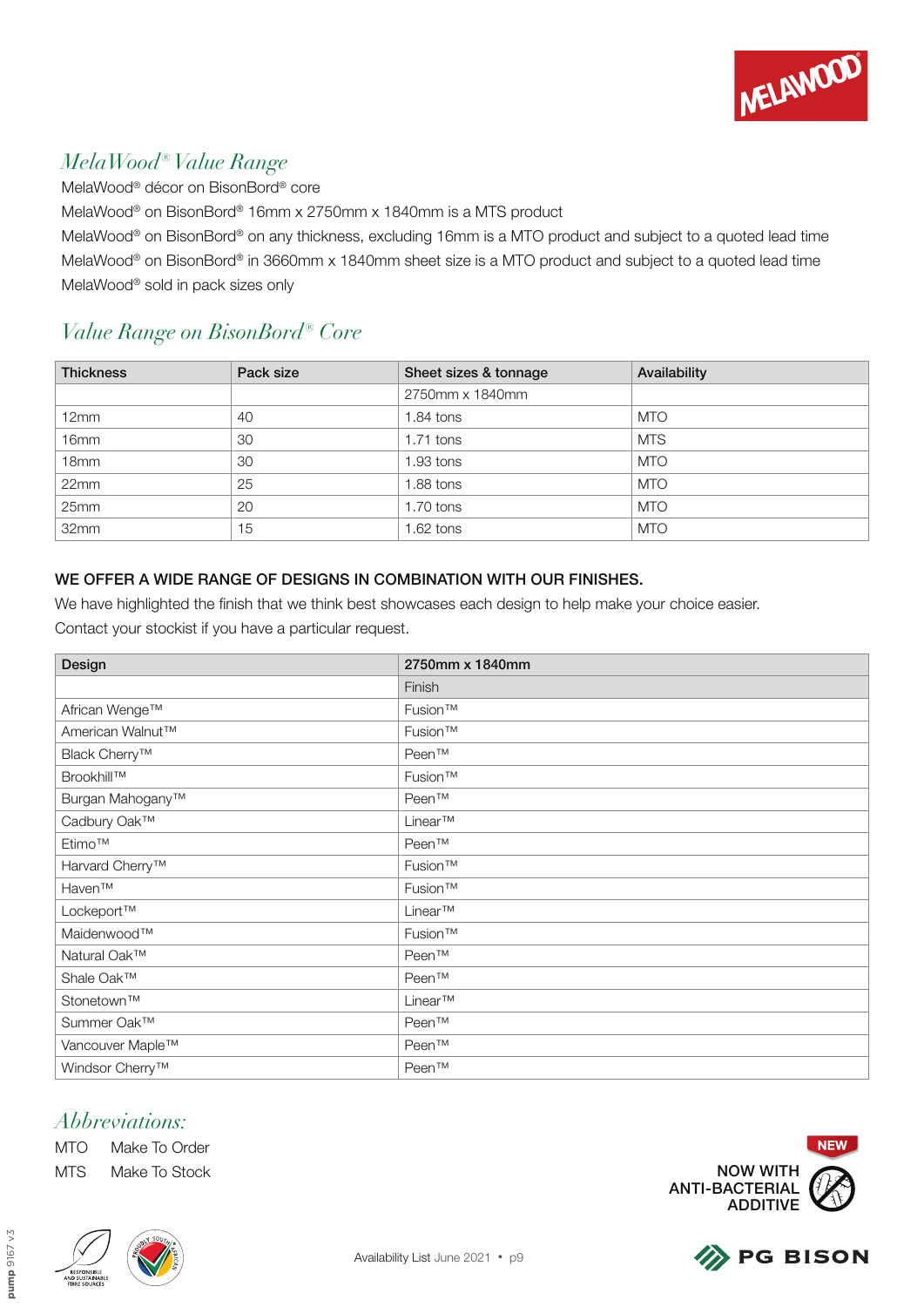

## *MelaWood® Value Range*

MelaWood® décor on SupaWood® core MelaWood® on SupaWood® is a MTO product and subject to a quoted lead time MelaWood® sold in pack sizes only

# *Value Range on SupaWood® Core*

| <b>Thickness</b> | Pack size | Sheet sizes & tonnage | Availability |
|------------------|-----------|-----------------------|--------------|
|                  |           | 2750mm x 1840mm       |              |
| 12mm             | 40        | 2.04 tons             | <b>MTO</b>   |
| 16 <sub>mm</sub> | 30        | 2.08 tons             | <b>MTO</b>   |
| 18 <sub>mm</sub> | 30        | 2.29 tons             | <b>MTO</b>   |
| 22mm             | 25        | 2.22 tons             | <b>MTO</b>   |
| 30mm             | 15        | $1.84$ tons           | <b>MTO</b>   |

#### WE OFFER A WIDE RANGE OF DESIGNS IN COMBINATION WITH OUR FINISHES.

We have highlighted the finish that we think best showcases each design to help make your choice easier. Contact your stockist if you have a particular request.

| Design                       | 2750mm x 1840mm |
|------------------------------|-----------------|
|                              | Finish          |
| African Wenge™               | Fusion™         |
| American Walnut <sup>™</sup> | Fusion™         |
| Black Cherry <sup>™</sup>    | Peen™           |
| Brookhill™                   | Fusion™         |
| Burgan Mahogany <sup>™</sup> | Peen™           |
| Cadbury Oak™                 | Linear™         |
| Etimo™                       | Peen™           |
| Harvard Cherry <sup>™</sup>  | Fusion™         |
| Haven™                       | Fusion™         |
| Lockeport™                   | Linear™         |
| Maidenwood™                  | Fusion™         |
| Natural Oak™                 | Peen™           |
| Shale Oak™                   | Peen™           |
| Stonetown™                   | Linear™         |
| Summer Oak™                  | Peen™           |
| Vancouver Maple™             | Peen™           |
| Windsor Cherry <sup>™</sup>  | Peen™           |

## *Abbreviations:*



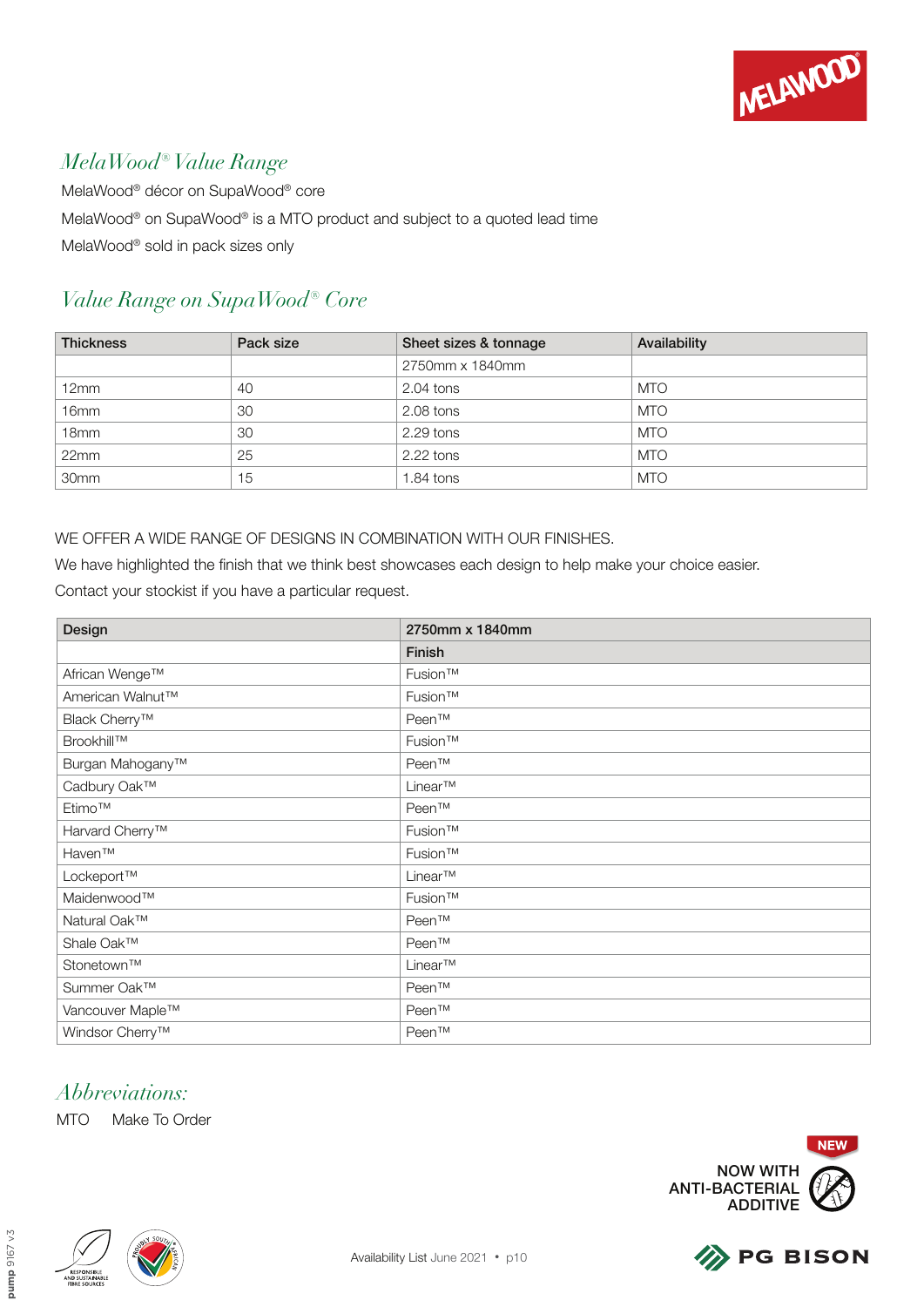

## *MelaWood® Accent Range*

MelaWood® décor on BisonBord® core

MelaWood® on BisonBord® 16mm x 2750mm x 1840mm is a MTS product

MelaWood® on BisonBord® on any thickness, excluding 16mm is a MTO product and subject to a quoted lead time MelaWood® on BisonBord® in 3660mm x 1840mm sheet size is a MTO product and subject to a quoted lead time MelaWood® sold in pack sizes only

# *Accent Range on BisonBord® Core*

| <b>Thickness</b> | Pack size | Sheet sizes & tonnage | Availability |
|------------------|-----------|-----------------------|--------------|
|                  |           | 2750mm x 1840mm       |              |
| 12mm             | 40        | $1.84$ tons           | <b>MTO</b>   |
| 16 <sub>mm</sub> | 30        | $1.71$ tons           | <b>MTS</b>   |
| 18 <sub>mm</sub> | 30        | $1.93$ tons           | MTO          |
| 22mm             | 25        | $1.88$ tons           | <b>MTO</b>   |
| 25mm             | 20        | $1.70$ tons           | <b>MTO</b>   |
| 32mm             | 15        | $1.62$ tons           | <b>MTO</b>   |

#### WE OFFER A WIDE RANGE OF DESIGNS IN COMBINATION WITH OUR FINISHES.

We have highlighted the finish that we think best showcases each design to help make your choice easier.

Contact your stockist if you have a particular request.

| Design          | 2750mm x 1840mm | 2750mm x 1840mm |
|-----------------|-----------------|-----------------|
|                 | <b>Finish</b>   | <b>Finish</b>   |
| Biskra™         |                 | Peen™           |
| Cappuccino™     | Linear™         | Peen™           |
| $Caraz^{TM}$    |                 | Peen™           |
| Congo™          | Linear™         | Peen™           |
| Dunblane Grey™  |                 | Peen™           |
| Espresso™       | Linear™         | Peen™           |
| Folkstone Grey™ | Linear™         | Peen™           |
| Iceberg White™  | Linear™         | Peen™           |
| Kalapana™       |                 | Peen™           |
| Petrol Blue™    | Linear™         | Peen™           |
| Picco White™    | Strata™         |                 |
| Storm Grey™     | Linear™         | Peen™           |
| Super Black™    | Linear™         | Peen™           |

# *Abbreviations:*

MTO Make To Order MTS Make To Stock





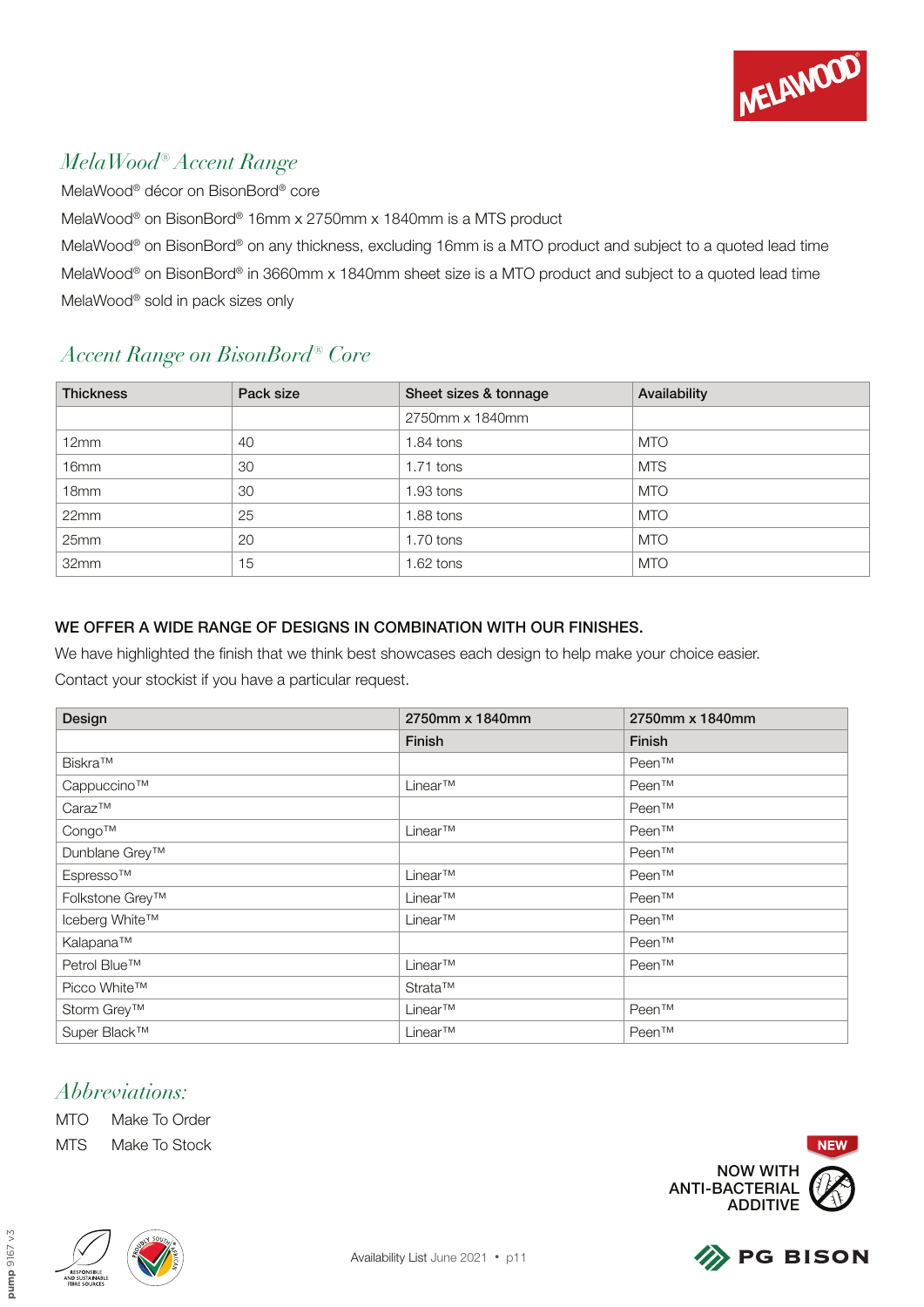

## *MelaWood® Accent Range*

MelaWood® décor on SupaWood® core MelaWood® on SupaWood® is a MTO product and subject to a quoted lead time MelaWood® sold in pack sizes only

## *Accent Range on SupaWood® Core*

| <b>Thickness</b> | Pack size | Sheet sizes & tonnage | Availability |
|------------------|-----------|-----------------------|--------------|
|                  |           | 2750mm x 1840mm       |              |
| 12mm             | 40        | $2.04$ tons           | <b>MTO</b>   |
| 16mm             | 30        | 2.08 tons             | <b>MTO</b>   |
| 18 <sub>mm</sub> | 30        | 2.29 tons             | <b>MTO</b>   |
| 22mm             | 25        | $2.22$ tons           | <b>MTO</b>   |
| 30mm             | 15        | $1.84$ tons           | <b>MTO</b>   |

#### WE OFFER A WIDE RANGE OF DESIGNS IN COMBINATION WITH OUR FINISHES.

We have highlighted the finish that we think best showcases each design to help make your choice easier.

Design 2750mm x 1840mm Finish Biskra™ Peen™ Cappuccino™ Peen™ Linear™ Peen™ Peen™ Caraz™ Peen™ Congo™ Linear™ Peen™ Dunblane Grey™ Peen™ Espresso™ Reen™ Linear™ Peen™ Folkstone Grey™ Linear™ Peen™ Iceberg White™ Linear™ Peen™ Kalapana™ Peen™ Petrol Blue™ Peen™ Linear™ Linear™ Peen™ Peen™ Picco White™ Strata™ Storm Grey™ Linear™ Linear™ Peen™ Peen™ Super Black™ Linear™ Linear™ Peen™ Peen™ Contact your stockist if you have a particular request.

## *Abbreviations:*